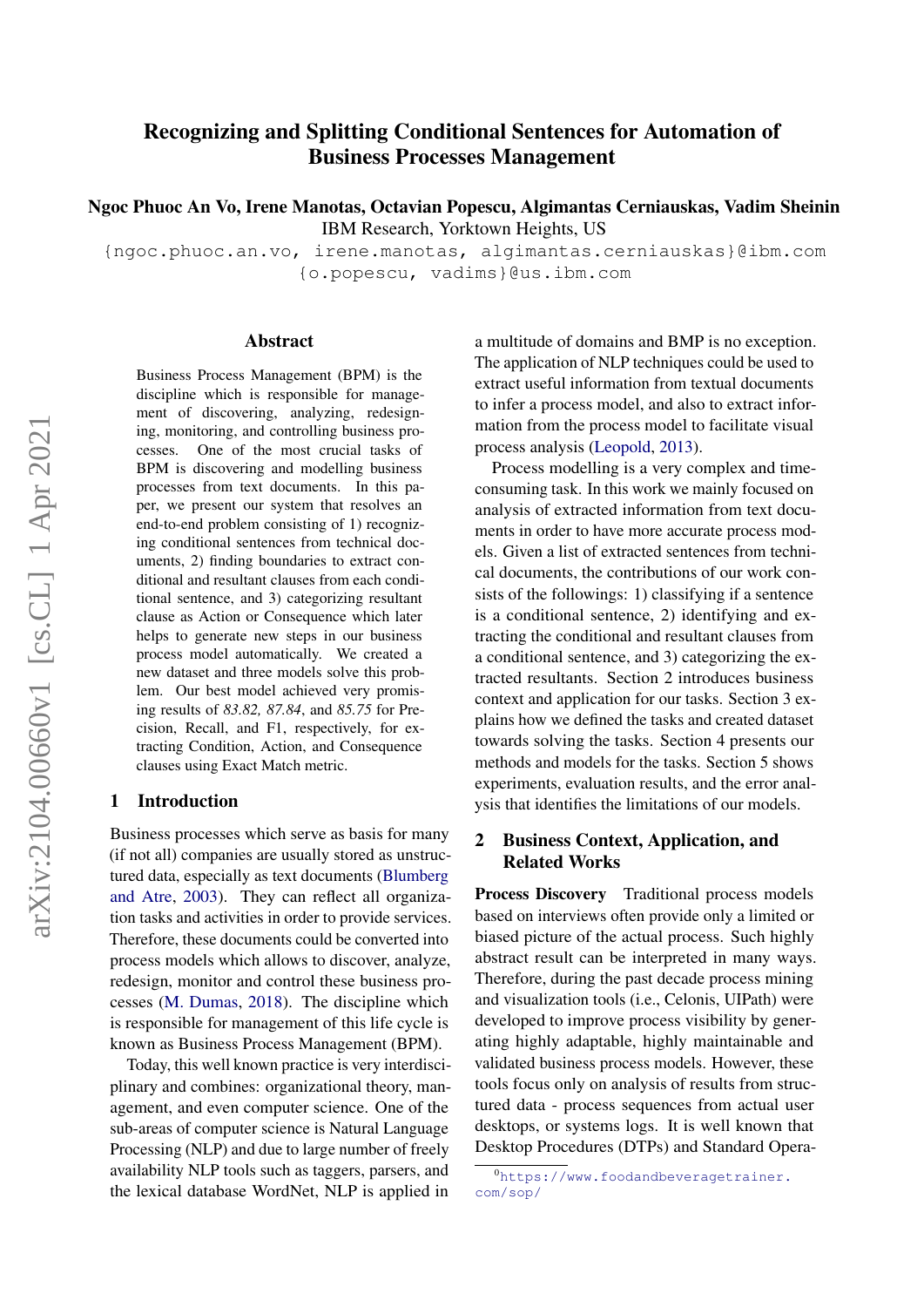tion Procedures (SOP's) are very common process documentation techniques [\(Phalp and Cox,](#page-6-3) [2007\)](#page-6-3). Therefore, in order to see a broader picture of the process the information from textual source should be analyzed and included into process model. One of the tools which includes multiple sources is Process Discovery Accelerator (PDA).

Application PDA is a business process mining and discovery tool currently available only for IBM automation consultants. It runs as a web application in production on the IBM Services Essentials for Automation platform. PDA has three main components: 1) SOP file analysis; 2) Click stream file analysis, sequential structured data which represents actual users activities; and 3) system logs file analysis which is also structured data from applications (system, e-mail, chat). PDA is able to discover processes using separate source components or all available at once, this procedure is called process harmonization. The final view of this procedure is single, correlated or uncorrelated processes from all available sources. The example of a single (only SOP) simple process graph result in PDA UI is shown in Figure [1.](#page-2-0) It illustrates how process flow looks like when conditional and resultant clauses are split into separate steps.

The SOP analysis is very challenging not only because it is based on unstructured data but also because it is very non-homogeneous, domain specific and biased since it is highly dependent on a process description creator [\(Baier and Mendling,](#page-6-4) [2013\)](#page-6-4). These SOP files usually contains complex step descriptions, i.e., "if something, then do this" (Table [1\)](#page-3-0) which sometimes could act as gateways or decision points. In order to have a more accurate process model we need to detect specific clause (conditions and actions) from already extracted process steps.

The main objective of PDA is to find automation opportunities by analyzing available data from SOP's, Click stream, and log files. Without accurate analysis of SOP files it is difficult to measure differences between different sources. Our proposed solution for conditional splitting is crucial for the SOP analysis, since it allows to see actual decision points and how complex a process is by detecting actions and/or consequences.

Related Works [\(Wenzina R.,](#page-6-5) [2013\)](#page-6-5) proposed heuristic, rule-based method to identify conditionaction sentences. By using a set of linguistic patterns authors were able to split up sentences semantically into their clauses showing the condition and the consequence with recall of 75% and precision of 88%. Note: these numbers are for specific patterns - for all activities recall is 56%. Another rule-based work was presented by [\(Hematialam H.,](#page-6-6) [2017\)](#page-6-6). This work is based on combinations of part of speech tags used as features. Authors applied more statistical approach to automatically extract features, however, the recall value is very similar to [\(Wenzina R.,](#page-6-5) [2013\)](#page-6-5). Both works were tested using sentences from medical SOP's.

Another good example of NLP and BPM combination is the work from [\(Qian et al.,](#page-6-7) [2019\)](#page-6-7). Authors used latest NLP techniques (transformers) to classify textual information from word-level to sentence-level. Although this work is most similar to our work it focuses more on automatic process graph extraction, which aims to extract multigranularity information without manually defined procedural knowledge.

#### 3 Task Definition and Dataset Creation

In this section, we first analyzed the sampled data from clients, then we defined the related task and created a new dataset for the task.

#### 3.1 Preliminary Data Analysis

We started with a set of 4,098 sampled sentences provided by our client from PDA SOP documents that were manually annotated in four categories with unbalanced label distribution:

- No Condition (NC) (86.5%): sentence that has no conditional logic, no condition is found.
- Condition Action (CA) (9%): sentence that has condition, and resultant is an Action.
- Condition Consequence (CC) (3%): sentence that has condition, resultant is a Consequence.
- Only Condition (OC) (1.5%): sentence that has only condition, no resultant found.

We extracted 352 CA sentences then analyzed syntactic structures of CA sentences and different types of Action resultants (Figures [2](#page-2-1) and [3\)](#page-2-2).

#### <span id="page-1-0"></span>3.2 Task Definition

We defined the end-to-end task Conditional Sentence Splitting in which the input is a given sentence, and the output are the extracted clauses classified into Condition and other resultant categories such as Action or Consequence. Since this is a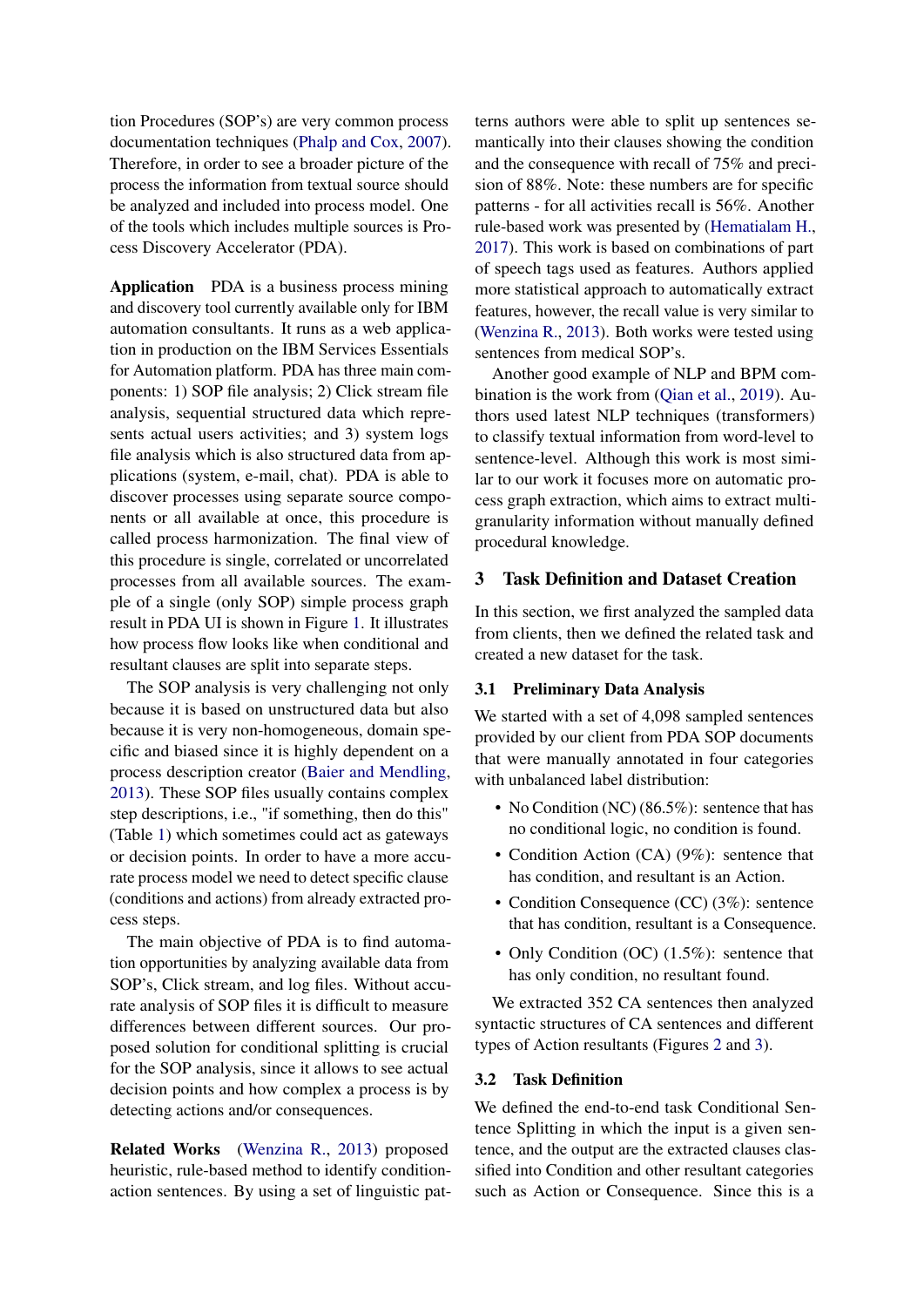<span id="page-2-0"></span>

Figure 1: Standard operation procedure example of welcoming guest in restaurant from food and beverage train-ing <sup>[1](#page-0-0)</sup> in Process Discovery Accelerator tool UI. The process step in diamond shape indicates condition clause and dashed arrow shows resultant. Solid lines connects different process steps.

<span id="page-2-1"></span>

<span id="page-2-2"></span>



Figure 3: Action resultant types of CA sentences.

large and complex task, it can be split into the following three subtasks.

Subtask 1: Conditional Sentence Classification This task is to recognize whether a given sentence is in conditional form. Conditional sentence is a sentence that expresses one or more thing(s) contingent on something else. The most basic form of a conditional sentence is

<span id="page-2-3"></span>
$$
If P, Q \tag{1}
$$

where *P* is the conditional clause, and *Q* is the resultant. Recognizing conditional sentences is not a trivial task because there are various ways of expressing the meanings in conditional sentences. A basic approach to identify conditional sentences is to search for a conditional clause within a sentence that has keywords like *If* or *Unless* as condition indicators. However, conditional sentences do not always appear in standard conditional form in equation [\(1\)](#page-2-3) with these indicators. Table [1](#page-3-0) shows examples of conditional sentences that appear in different ways.

Subtask 2: Sentence Boundary Finding and **Splitting** This task requires to find the boundary of conditional and resultant clauses in a conditional sentence. A basic approach is to locate the comma that separates between conditional and resultant clauses. For example: *If it rains, children stay inside*. The comma in this example is a strong indicator showing that the first part of the sentence that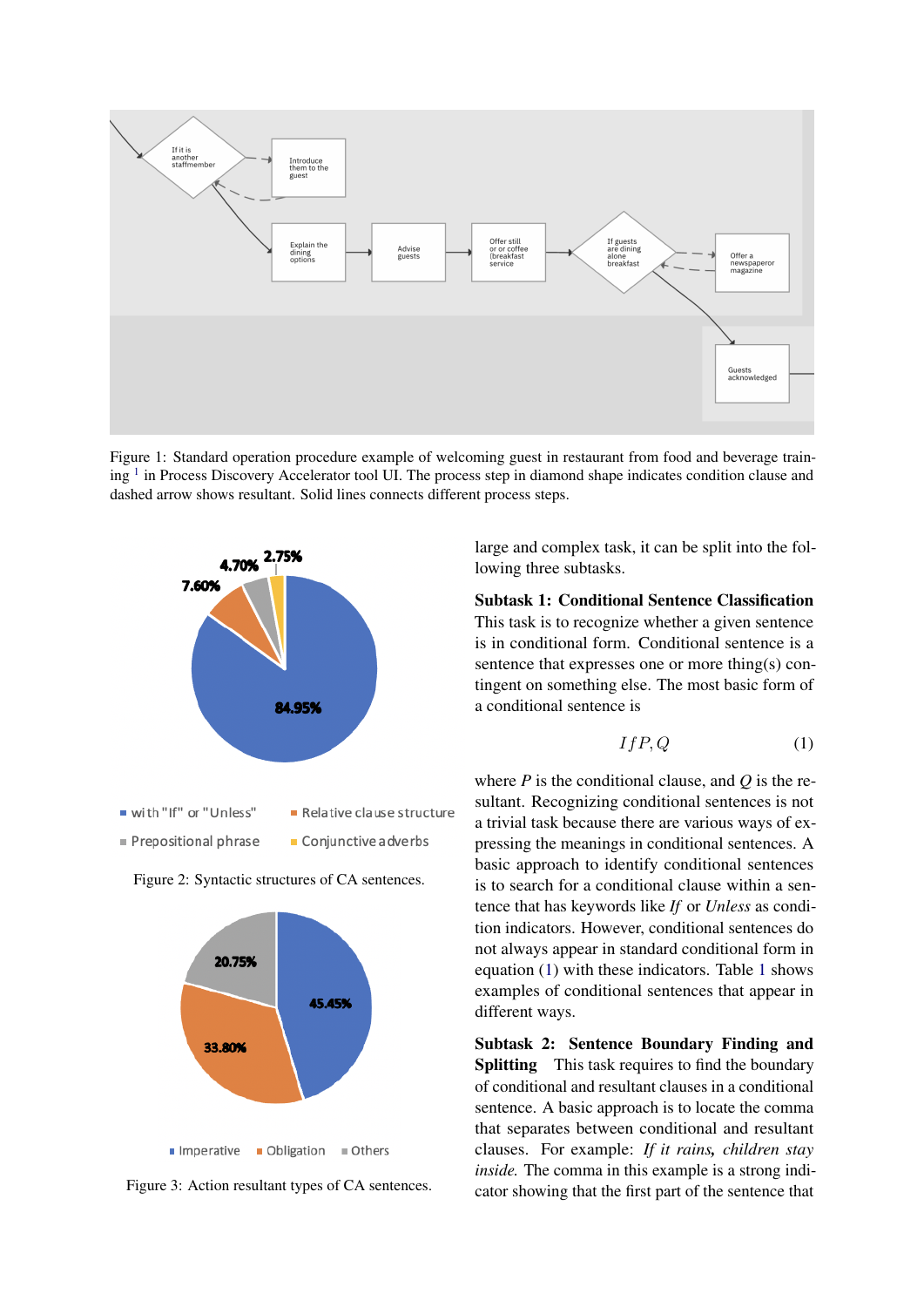<span id="page-3-0"></span>

| Index | <b>Conditional Sentences</b>                | <b>Actual Meanings</b>                           |
|-------|---------------------------------------------|--------------------------------------------------|
|       | If it rains, children should stay home.     | If it rains, children should stay home.          |
|       | Unless it rains, children can go out.       | If it does not rain, children can go out.        |
|       | 1. Otherwise, they can go out.              | If it does not rain, children can go out.        |
|       | Come now and I'll give you the book.        | If you come now, I'll give you the book.         |
|       | Do you like it? You can have it now.        | If you like it, you can have it now.             |
|       | For rainy days, children stay home.         | If it rains, children stay home.                 |
|       | Anyone who skips class will be disciplined. | If anyone skips class, they will be disciplined. |

Table 1: Examples of Conditional Sentences appear in various ways.

has condition indicator *If* is a conditional clause, and the second part is a resultant. However, as conditional sentences can appear in numerous ways (Table [1\)](#page-3-0), this makes conditional sentence splitting a complex task.

Subtask 3: Resultant Categorization After splitting a conditional sentence into conditional and resultant clauses, the next step is to categorize if the resultant is an Action or a Consequence clause. In our application, we are interested in Action clause as it helps us to create a new action branch for our process model. For example:

- *Refer to the author if you are in any doubt about the currency of this document.* The resultant "*Refer to the author*" is an Action clause which means the action will be taken should the condition be satisfied.
- *If the entered password is matched with the one stored in system, the user is authenticated.* The resultant "*the user is authenticated*" is a Consequence clause which shows the result should the condition be satisfied. In this case, no action is captured and no action branch is created for our process model.

For Action resultant (Figure [3\)](#page-2-2), some common types we found are:

- Imperative type is phrase that has an imperative verb to give a command or an order.
- Obligation type is phrase that expresses something necessary to follow or execute. It usually has modals of obligation such as *must, have to, have got to, need to, etc.*
- Others are phrases that are neither in imperative nor in obligation form but actual meanings express the same.

Figure [1](#page-2-0) shows an example where Condition Action sentences are transformed into process steps in our PDA system.

# <span id="page-3-2"></span>3.3 Dataset Creation

The annotation task involved labeling contiguous sequences of words that are part of a conditional sentence i.e., the phrase or clause that define the condition and the resultant, respectively. In the annotation, is very important to detect correctly the extent of the annotation.

Data Source To extract examples of conditional sentences from real text documents, we collected public technical and regulations documents from different websites. Technical documents included manuals and troubleshooting guides for different software products and websites. Documents were processed by a parser to identify sentences. Using parser information about sentences features, we filter out sentences having conditional constructs. A total of 1, 936 sentences with conditional statements were extracted for annotation.

Annotation Methodology We selected the Doccano [2](#page-3-1) annotation tool to annotate sequences in the sentences according to our task. Guidelines for the annotation job included the possible types of sentences and clauses to annotate. The labels included in the annotation were the following:

- Condition (CD): Clause describing a condition. A conditional clause can come before or after the main clause.
- Action (AC): Clause describing an actionable result that is related with a condition. The condition can be described before or after the Action clause in the same sentence.
- Consequence (CS): Clause describing a nonactionable activity i.e., it does not describe an action that a system or user needs/should take.
- Only-Condition (OC): Sentence describing only a condition without additional clauses and description of actions or activities.

<span id="page-3-1"></span><sup>2</sup><https://doccano.herokuapp.com/>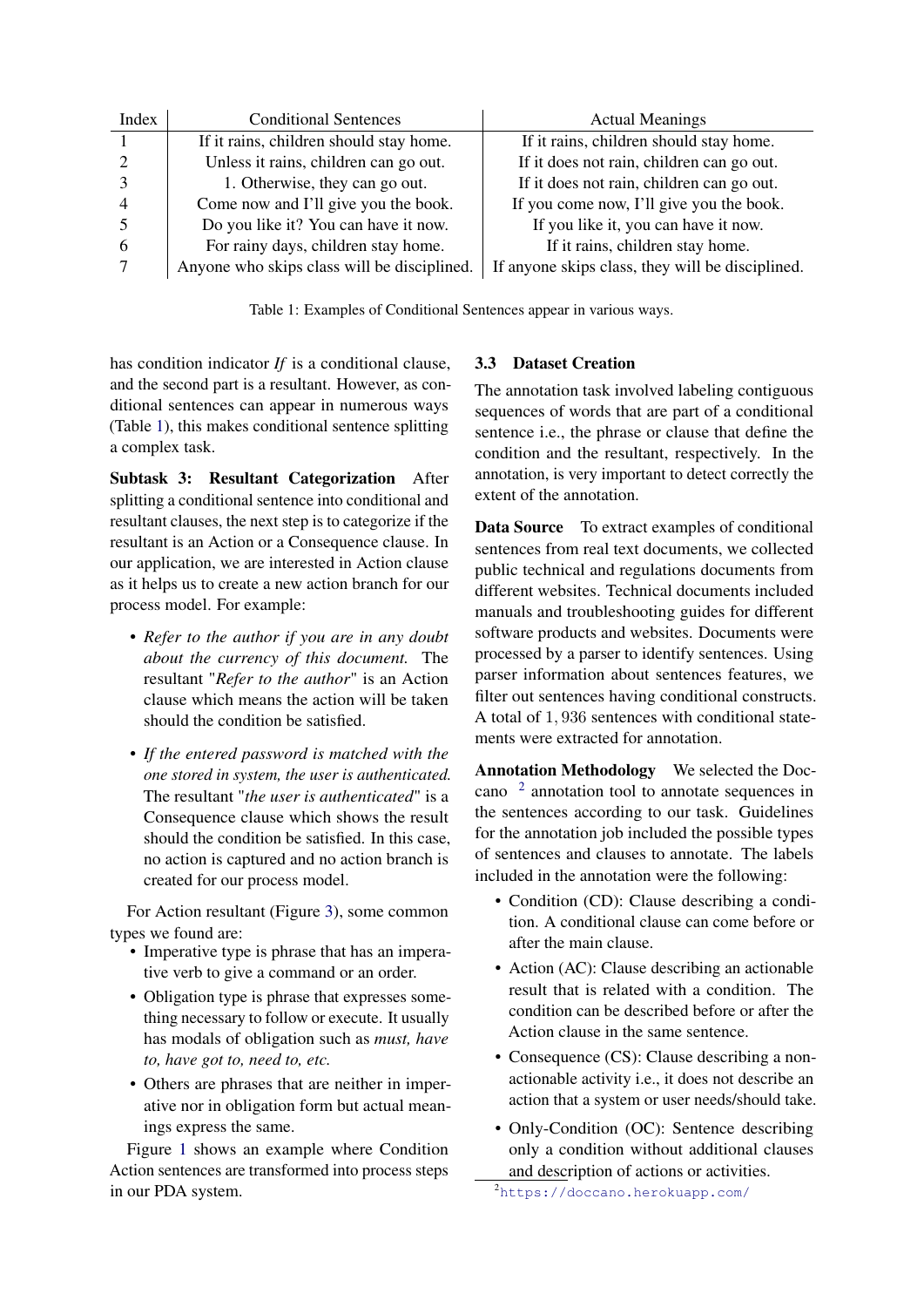<span id="page-4-0"></span>

| Data  | CD    | <b>CS</b> | $AC \vert$ |               | $OC \mid NC \mid$ | <b>UA</b> |
|-------|-------|-----------|------------|---------------|-------------------|-----------|
| Train | 1,446 | 568       | 886        | 18            | 26                | 83        |
| Test  | 184   | 71        | 114        |               |                   | 13        |
| Dev   | 184   | 67        | 114        | $\mathcal{E}$ |                   | 23        |
| Total | 1,814 | 706       | 1,114      | 24            | 35                | 122       |

Table 2: Frequency of labels by data split.

- No Condition (NC): Sentence with no conditional logic.
- Unconditional-Action: Clause describing only an action without an associated condition.

Annotators were guided to use labels at the sentence or clause level. *Sentence-level* labels included No-Condition (NC) and Only-Condition (OC) labels, and can only be assigned to a whole sentence. *Clause-level* labels included Condition (CD), Action (AC), and Consequence (CS) labels can be assigned only to a clause in a sentence having at least two clauses.

Before the annotation task, annotators were guided to analyze patterns of conditional sentences that could be found during the annotation task. For instance, sentences with short phrases such as *if possible* or *if any*, were not considered conditional phrases. Three annotators completed the annotation job for 1, 936 sentences. Table [2](#page-4-0) shows the final number of annotated sequences per label in the conditional label set.

#### 4 Model Descriptions

We present three models using both rule-based and deep learning approaches to recognize and split conditional sentences into conditional clause and other resultant categories. The rule-based model implements a pipeline that solves the end-to-end task by solving each subtask described in (Section [3.2\)](#page-1-0). In contrast, we considered this large task as a sequential labeling task for deep learning approach. We used two state-of-the-art language models BERT and XLM-R that showed very good performance on sequential labelling task to train and fine-tune on our new dataset to solve the endto-end task.

#### 4.1 Rule-Based Model

The rule-based model uses three mechanisms to identify the conditional and resultant type in a sentence. The ESG parser [\(McCord et al.,](#page-6-8) [2012\)](#page-6-8) is used to identify the linguistic features using the dependency and constituency parser results. Then, we performed an alignment of the constituency and dependency parse results, to obtain features for every constituent and every word token. Finally, rules for conditional and resultant extraction are applied using the linguistic features available. The output of the parser was mainly used to extract lexical and semantic features, like "imperative", for example, of the words in the sentence context. Our rules override the constituent borders. There are five categories of rules: (i) determining the scope of the conditional, (ii) determining the form of the predicate inside the conditional clause, (iii) determining the candidate clauses that could be linked to the conditional clause, (iv) determining resultant from candidates, and (v) labeling resultant accordingly to the guidelines. The rules have a large degree of linguistics generality, as they do not depend on the occurrence of overt lexical markers, or specific punctuation marks, e.g. comma etc.

#### 4.2 BERT-based Model

One sequence model for conditional splitting was based on the  $BERT_{BASE}$  language model [\(Devlin](#page-6-9) [et al.,](#page-6-9) [2019\)](#page-6-9). This model takes a maximum 512 input word piece token sequence  $X = [x_1; x_2; ...]$  $;x_T$  and uses a  $L = 12$  layer transformer network, with 12 attention heads and 768 embedding dimensions, to output a sequence of contextualized token representations. We used the representation of the first sub-token as the input to the token-level classifier over the conditional label set. We fine-tuned the model using five epochs, with a learning-rate of 0.1, and using a 256 maximum sequence length.

#### 4.3 XLM-R-based Model

XLM-RoBERTa (XLM-R) is a state of the art multilingual masked language model trained on 2.5 TB of newly created clean CommonCrawl data in 100 languages [\(Conneau et al.,](#page-6-10) [2019\)](#page-6-10). It obtains strong gains over previous multilingual models like mBERT and XLM on classification, sequence labeling and question answering. We used the  $XLM - R$  model with the following setting: max sequence length 256, learning rate 7e-5, warmup\_proportion 0.1, epoch 5, and batch size 8.

### 5 Experiments

We created a test set of 200 sentences from the dataset (Section [3.3\)](#page-3-2) following the data split (Table [2\)](#page-4-0) for evaluating our three models.

Since our dataset was annotated at phrase/chunk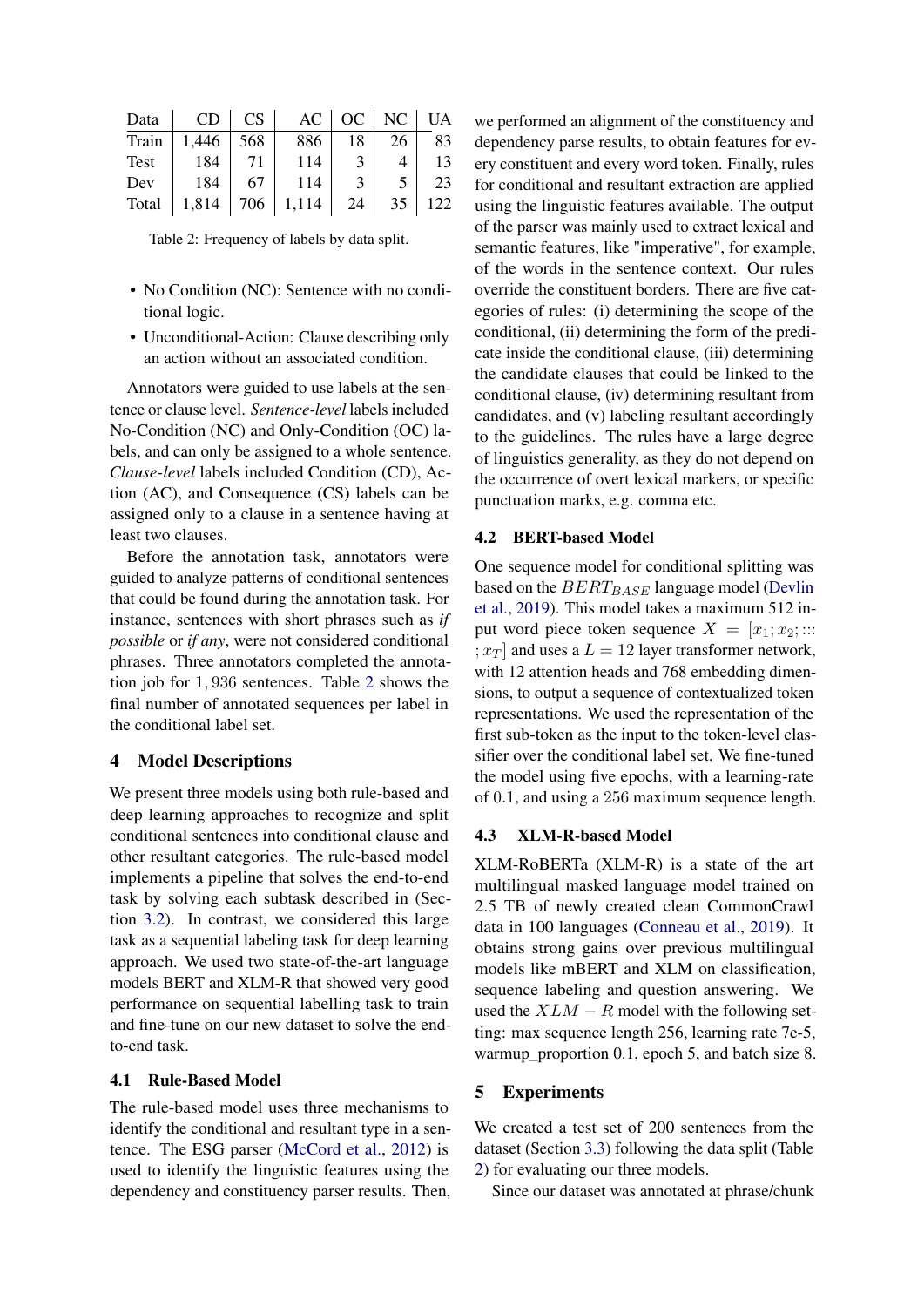<span id="page-5-0"></span>

|             | Rule-based              | <b>BERT-based</b>       | XLM-R-based              |         |
|-------------|-------------------------|-------------------------|--------------------------|---------|
|             | Precision<br>Recall F1  | Precision<br>Recall F1  | Precision Recall<br>- F1 | support |
| Condition   | 80.52<br>76.86<br>78.65 | 92.56 88.19<br>84.21    | 78.12<br>81.52<br>79.79  | 242     |
| Action      | 70.2<br>69.74<br>69.97  | 85.43<br>82.43<br>79.63 | 88.74<br>84.28<br>80.24  | 151     |
| Consequence | 55.43<br>53.4<br>51.52  | 72.73<br>78.26<br>67.92 | 88.93<br>89.67<br>88.21  | 92      |
| Average     | 71.66 70.72 71.16       | 87.63<br>83.46<br>79.7  | 83.82<br>87.84<br>85.75  | 485     |

Table 3: Conditional Sentence Splitting performance of three models on Test set.

- <span id="page-5-1"></span> $\mathbf{1}$ . Vendors who are not yet empaneled need to go through empanelment to email the invoices.
- $2.$ The Investigator may review previous cases if helpful to understanding the current activity or counterparties, but this step is not required.
- $3.$ Verify in MSR link the order quantity; if the product is ordered and POD supports then pay the invoice otherwise do shortage chargeback.
- However, system does not process invoices 4. related to store numbers starting with '5' series, hence, team needs to pay such invoices after following normal NMF process without verifying the POD using 33333 as KR number if there is no KR found.

Consequence

Legends: Condition Actior

Figure 4: Sentences that our models failed to process. Annotation is shown for expected splitting and categorization.

level, we transformed our annotated data into IOB scheme for sequential labeling task. For example:

- Phrase level annotation: *{"id": 908, "text": "Include the date if the opt-out period expires.", "meta": , "annotation\_approver": "admin", "labels": [[0, 16, "Action"], [17, 47, "Condition"]]}*
- IOB annotation scheme: *{Include B-Action, the I-Action, date I-Action, if B-Condition, the I-Condition, opt-out I-Condition, period I-Condition, expires I-Condition, . O}*

For our application, we are only interested in having sentences split into three main categories Condition, Action, and Consequence. Table [3](#page-5-0) shows the performance of our models for the end-to-end conditional sentence splitting on the test set of 200 sentences. The XLM-R-based model outperforms other two counterparts by a large margin.

Error Analysis Figure [4](#page-5-1) shows sentences having complex structures that our rule-based and deep learning models failed to recognize and extract correct Condition, Action, and Consequence clauses.

Although the rule-based model has a comprehensive set of rules for high accuracy, the coverage

is limited for sentences having complex syntactic structures. It struggles to capture non-standard conditional structures, such as relative clause where no Condition clause was found (Example 1); or it captured wrong resultant (Example 2) due to structure complexity. In contrast, deep learning models performed well on (Examples 1 & 2) but failed to capture correct resultant (Example 3) due to the coordination of verbs in the Condition clause; or failed to capture full resultant (Example 4) due to a very long sentence sequence. Our models also have difficulty to process sentences with multiple conditions or multiple resultants. For example:

- *If you had dynamic SQL (or if you rebound static SQL), your applications might be breached.*
- *If using PayPal for payment then click on the PayPal tab and then click Pay Now.*

Example 3 shows another limitation that is to differentiate between Unconditional-Action clause *"Verify in MSR link the order quantity"* and the actual Action clause.

# 6 Conclusions and Future Work

Recognizing and splitting conditional sentences for automation of business process management is a complex and important task for many industries. In this paper we presented a non-trivial realworld system that can recognize and split technical instructions (at a sentence level) into Condition, Action, Consequence clauses for business process modeling and automatic update. We defined an end-to-end task that was split into three subtasks to fit our business context and needs. We also created a new dataset and three models, using both rule-based and deep learning approaches, to solve this task. Although there are limitations, our models have served our needs successfully. For future work, we plan to expand our dataset with more fine-grained annotation for complex sentences and improve the performance of our models.